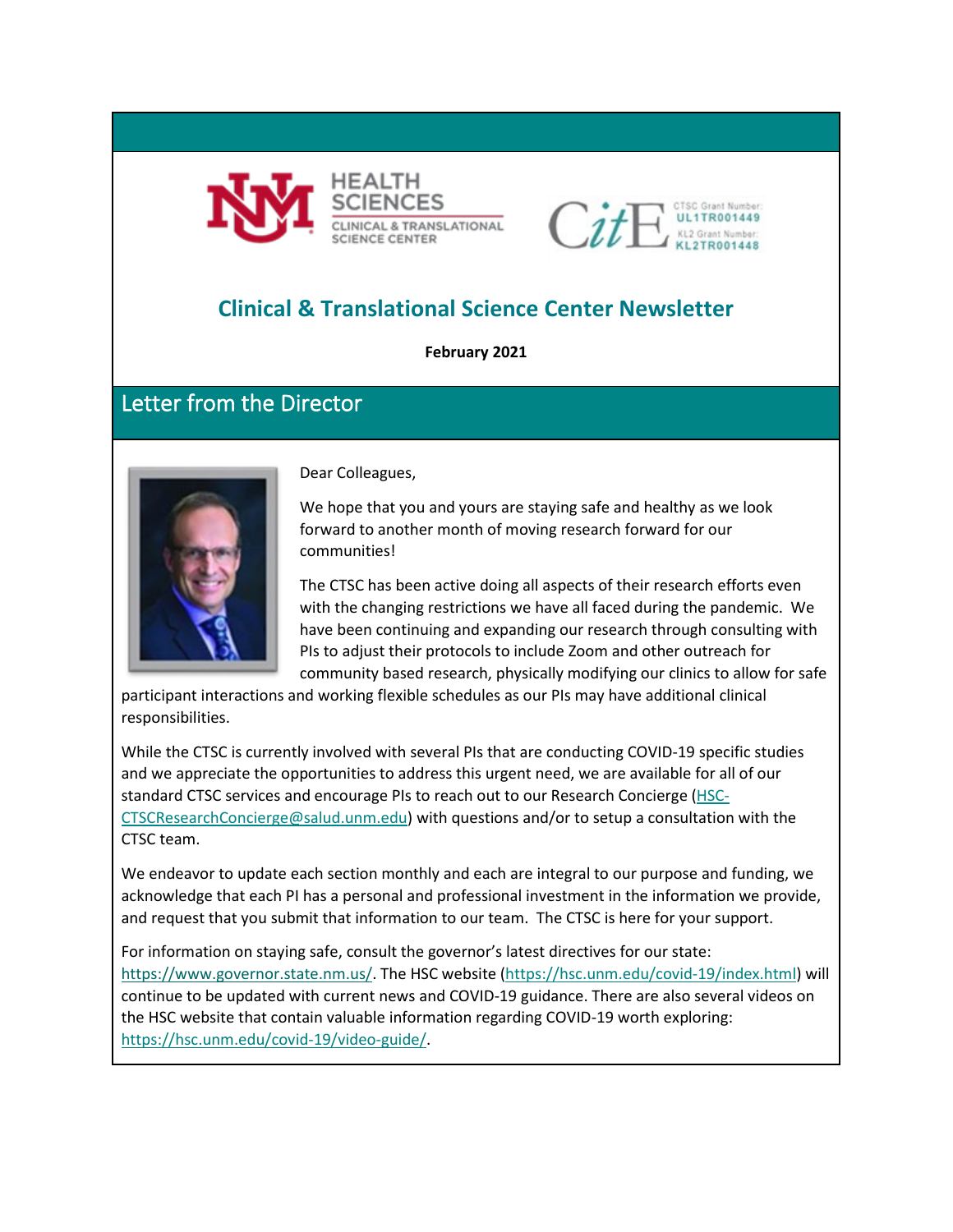UNM HSC is pleased to announce our partnership with Cerner Learning Health Network- please see the featured story for additional information.

As always, we include recently released COVID-19 Funding Opportunities from NIH. Funding opportunities are sent to HSC Faculty each Monday, please read these memos for important and timely funding announcements that may apply to your research studies.

The dedicated faculty, staff, and students at CTSC continue their research projects and look for innovative ways to support our communities. If you are interested in a rigorous quantitative rural research project focused on COVID-19, please contact me [\(RLarson@salud.unm.edu\)](mailto:RLarson@salud.unm.edu) to start a dialogue.

The Health Sciences Center Office of Research website contains information on specific researchrelated updates (including the Research Continuity Guidelines for both [Laboratories & Research](https://hsc.unm.edu/research/common/docs/research-continuity-guidance.pdf)  [Facilities](https://hsc.unm.edu/research/common/docs/research-continuity-guidance.pdf) and [Clinical Trial Research Faculty & Staff\)](https://hsc.unm.edu/research/common/docs/3-18-2020-covid-guidance-for-clinical-researchers.pdf) and can be accessed through the following link: [https://hsc.unm.edu/research/.](https://hsc.unm.edu/research/)

We encourage everyone to maintain good COVID safety habits, including social distancing and masking. Also, remember to sign up for the COVID-19 vaccine, you may use this link: [https://cvvaccine.nmhealth.org/.](https://cvvaccine.nmhealth.org/)

Should you have any questions about our assets and services, please contact the CTSC Research Concierge at [HSC-CTSCResearchConcierge@salud.unm.edu.](mailto:HSC-CTSCResearchConcierge@salud.unm.edu) If you have any issues finding the information that you need, please reach out to [the CTSC Newsletter Team](mailto:MKrakeDalton@salud.unm.edu;%20cncordova@salud.unm.edu?subject=CTSC%20Newsletter%20Question/Feedback) and they will get back to you.

As always, thank you so much for your continued support of the Clinical & Translational Science Center!

Warm regards,

Richard S. Larson, MD, PhD PI, CEO and Director, Clinical & Translational Science Center

### CTSC Leadership

**CTSC Director, CEO & Principal Investigator:** Richard S. Larson, MD, PhD **Associate Director, CTSC:** Matthew Campen, PhD **Associate Director, CTSC**: Nancy Pandhi, MD, PhD, MPH **Chief Administrative Officer:** Carla Cordova, MPH **Administrative Component Director:** Beth Tigges, PhD, RN, PNP, BC **Tracking & Evaluation Module Lead:** Beth Tigges, PhD, RN, PNP, BC **Quality & Efficiency Module Lead:** Beth Tigges, PhD, RN, PNP, BC **Informatics Component Director:** Christophe Lambert, PhD **Community & Collaboration Component Director:** Mark Unruh, MD **Community Engagement Module Lead:** Nancy Pandhi, MD, PhD, MPH **Collaboration and Commercialization Module Lead:** Eric Prossnitz, PhD **Translational Endeavors (TE) Component Director:** Christopher Abbott, MD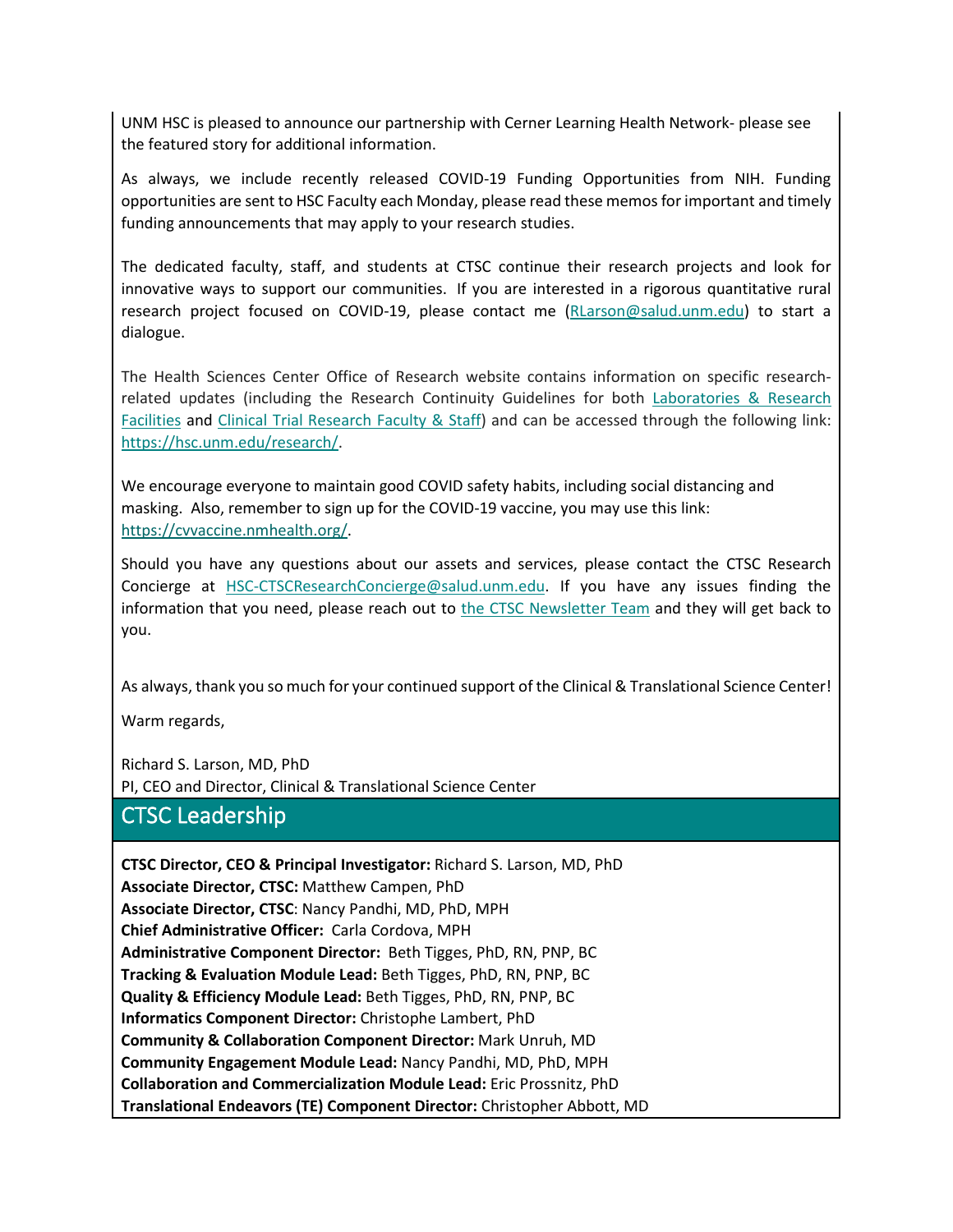**Translational Workforce Development (TWD) Module Lead:** Karlett Parra, PhD **Pilot Translational & Clinical Studies (PTC) Module Lead:** Corey Ford, MD, PhD **Research Methods (RM) Component Director:** Mark Unruh, MD **Biostatistics, Epidemiology & Research Design (BERD) Module Lead:** Mark Unruh, MD **Regulatory Knowledge & Support (RKS) Module Lead:** Corey Ford, MD, PhD **Hub Research Capacity (HRC) Component Director:** Nancy Pandhi, MD, PhD, MPH **Integration of Special Populations (ISP) Module Lead:** Nancy Pandhi, MD, PhD, MPH **Participant Clinical Interactions (PCI) Director:** Christopher Abbott, MD **Network Capacity (NC) Component Director:** Hengameh Raissy, PharmD **Trial Innovation Network (TIN) Module Lead:** Hengameh Raissy, PharmD **Drug Discovery & Repurposing Core Lead:** Hakim Djaballah, PhD **Opioid-Use Populations with Integration, Outreach, Informatics, and Drug Discovery (OPIOIDD) Module Lead**: Kimberly Page, PhD, MPH **KL2 Mentored Career Development Component Director:** Matt Campen, PhD

**Clinical Laboratory Medical Director:** Qian-Yun Zhang, MD, PhD

## Featured Stories

### **Cerner Real World Data: Cerner Learning Health Network**

UNM HSC is pleased to announce that we are partnering with the Cerner Learning Health Network to enable our researchers to access Cerner Real World Data (RWD). Cerner Real-World Database is a national, de-identified, person-centric data set solution that enables the investigator to leverage longitudinal record data from contributing organizations.

The Cerner Learning Health Network (LHN) is a collaboration of healthcare organizations empowered by data to enhance clinical research and improve patient care. Organizations participating in the Learning Health Network agree for Cerner to map their institutions' de-identified and siteanonymized data to support answering important research questions.

**Cerner Real-World Data (RWD)** offers researchers access to national, de-identified clinical data sets. Specifically, EHR-based data from 50+ U.S. health systems including national, de-identified, personcentric data from which you can derive longitudinal record data from organizations using the Cerner EHR.

**Cerner Learning Health Network** offers access to a network of de-identified data, including our own data; the IT resources to assist with research efforts; and, opportunities to participate in research studies.

The **Cerner COVID Database** contains a specialized subset of Cerner Real-World Data, including demographic information for patients who qualified for inclusion based on the following criteria:

- 1) Patient has a minimum of one ER or inpatient encounter with a diagnosis code that could be associated to COVID exposure or infection; OR
- 2) Patient has a minimum of one ER or inpatient encounter with a positive result for a COVID laboratory test.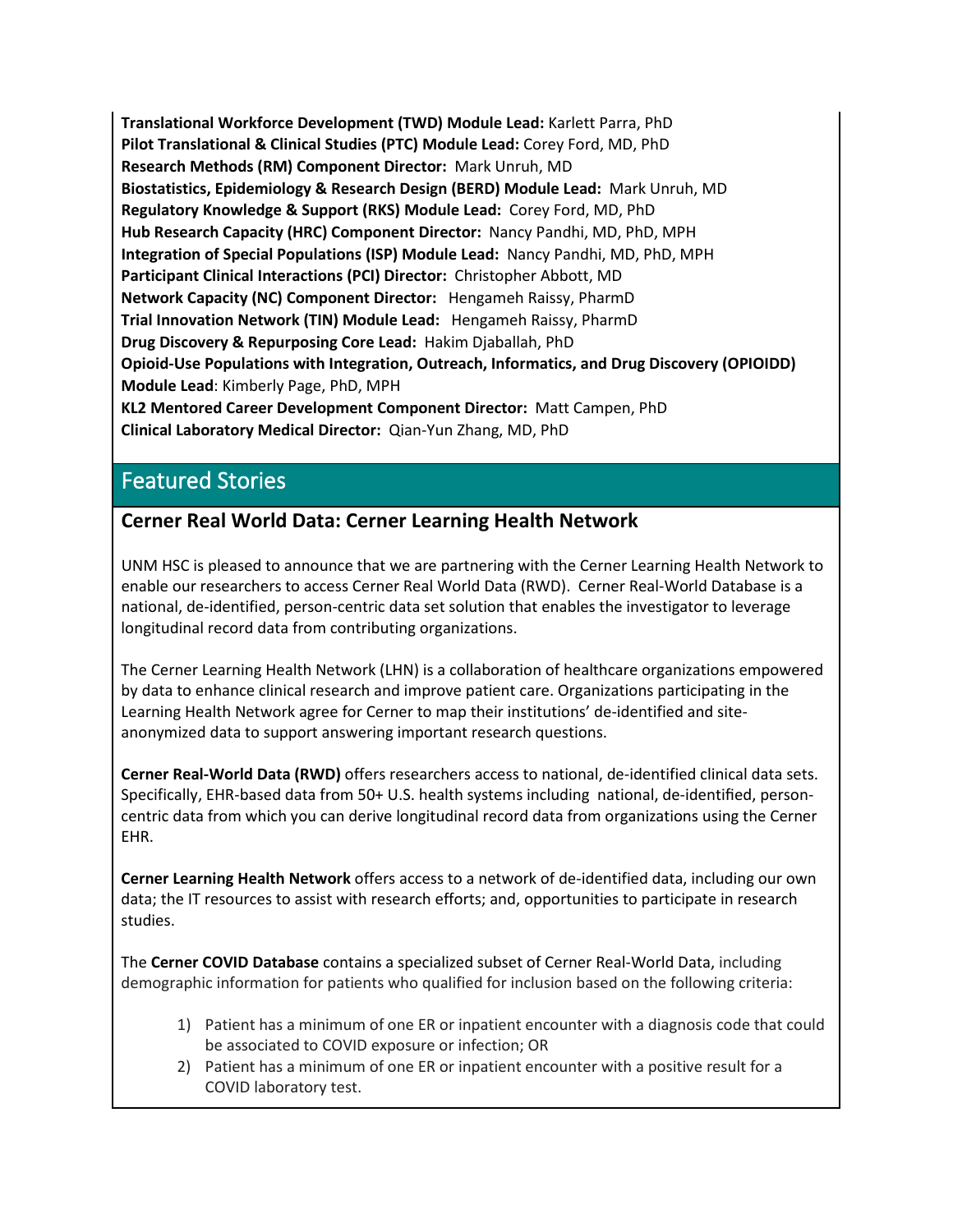The full list of eligible encounter types for the inclusion criteria above includes:

- Emergency,
- Inpatient,
- Admitted for Observation, and
- Inpatient hospice care.

**After obtaining access for any of these databases,** the query is performed using Structured Query Language (SQL) in the Cloud, specifically, Apache Spark SQL. You can analyze the data using R, Python or Spark language/libraries.

To access **data in the above databases**, HSC investigators will need to follow the following process:

• For all data access types please submit a data request on the CTSC data request portal [https://ctsc.health.unm.edu/apps/data-request-landing/.](https://ctsc.health.unm.edu/apps/data-request-landing/)

### **Funding Opportunities Specific to COVID-19**

There are several significant funding opportunities available through the CTSC to address the COVID-19 pandemic. CTSC monitors these opportunities for our HSC Faculty on a weekly basis and includes additional information from the NIH COVID-19 funding site for your convenience.

Some of these funding opportunities require an active grant or cooperative agreement. They may also need a Letter of Support from Dr. Larson, the CTSC PI. Please contact Michelle Parra [\(MMParra@salud.unm.edu\)](mailto:MMParra@salud.unm.edu) if you are interested in applying for any of the COVID-19 funding opportunities listed below.

| <b>Title</b>             | <b>Notice</b> | Organization(s) | Release | RFA/PA/PAR | <b>Expiration</b> | <b>Activity</b> |
|--------------------------|---------------|-----------------|---------|------------|-------------------|-----------------|
|                          | <b>Number</b> |                 | Date    |            | Date              | Code(s)         |
| <b>Notice of Special</b> | NOT-AR-       | <b>NIAMS</b>    | Jan 5,  | PA-20-185  | Nov 19,           | R01, R02        |
| Interest:                | 21-012        |                 | 2021    |            | 2021              |                 |
| Promoting                |               |                 |         | PA-20-195  |                   |                 |
| Research on              |               |                 |         |            |                   |                 |
| COVID-19 and             |               |                 |         | PAR-21-055 |                   |                 |
| Rheumatic,               |               |                 |         |            |                   |                 |
| <b>Musculoskeletal</b>   |               |                 |         | PAR-21-054 |                   |                 |
| and Skin Diseases        |               |                 |         |            |                   |                 |
|                          |               |                 |         | PAR-21-053 |                   |                 |
| <b>Notice of Special</b> | NOT-          | <b>NIMH</b>     | Dec 23, | PA-20-272  | Jun 2,            | 333             |
| Interest:                | $MH-21-$      |                 | 2020    |            | 2023              |                 |
| <b>Administrative</b>    | <u>120</u>    |                 |         |            |                   |                 |
| <b>Supplements for</b>   |               |                 |         |            |                   |                 |
| COVID-19                 |               |                 |         |            |                   |                 |

#### **Recent Active Funding Opportunities Specific to COVID-19 are listed below:**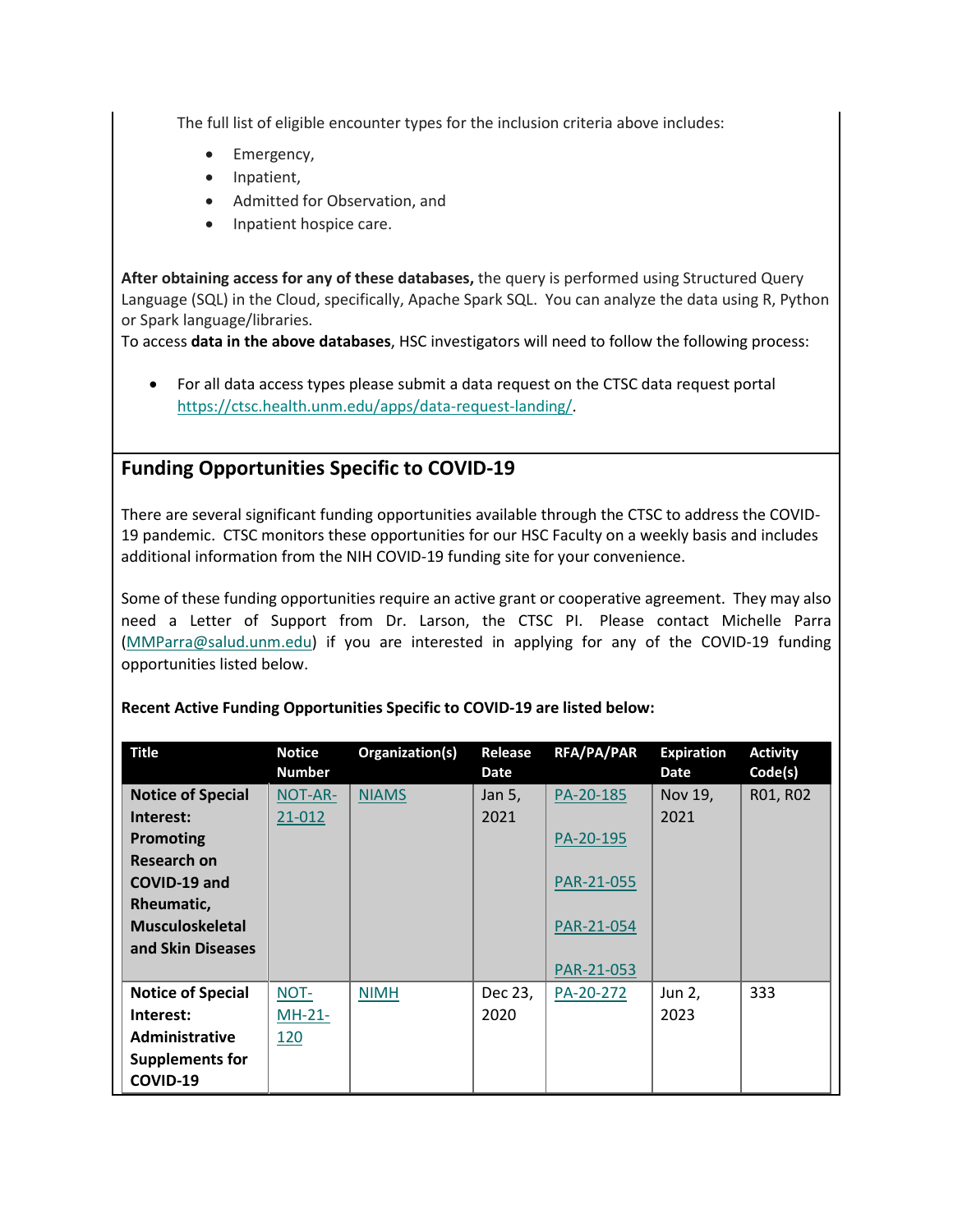| <b>Impacted NIMH</b><br><b>Research</b>                                                                                                                                                                                                                                                                                                                   |                         |                                                                                                      |                 |                                                                    |                 |            |
|-----------------------------------------------------------------------------------------------------------------------------------------------------------------------------------------------------------------------------------------------------------------------------------------------------------------------------------------------------------|-------------------------|------------------------------------------------------------------------------------------------------|-----------------|--------------------------------------------------------------------|-----------------|------------|
| <b>Notice of Special</b><br>Interest (NOSI):<br><b>Research to</b><br><b>Address Vaccine</b><br>Hesitancy,<br>Uptake, and<br>Implementation<br>among<br><b>Populations that</b><br><b>Experience Health</b><br><b>Disparities</b>                                                                                                                         | NOT-<br>$MD-21-$<br>008 | NIMHD, NIAID,<br>NIAMS, NCI,<br>ORWH, NIMH,<br>NINR, OBSSR,<br>ODP, NHLBI,<br>NIDCR,<br><b>SGMRO</b> | Dec 17,<br>2020 | PA-20-183<br>PA-20-185                                             | Jan 8,<br>2022  | <b>R01</b> |
| <b>Notice of Special</b><br>Interest (NOSI):<br>Availability of<br><b>Emergency</b><br>Administrative<br><b>Supplements to</b><br><b>Clinical and</b><br><b>Translational</b><br><b>Science Award</b><br>(CTSA) Program<br><b>Awards to</b><br>Address 2019<br><b>Novel</b><br><b>Coronavirus</b><br>Disease (COVID-<br>19) Public Health<br><b>Needs</b> | NOT-TR-<br>21-011       | <b>NCATS</b>                                                                                         | Dec 17,<br>2020 | PAR-18-940<br>PAR-18-464<br>PAR-15-304<br><b>RFA-TR-14-</b><br>009 | Jun 2,<br>2021  | 333        |
| <b>Notice of Special</b><br>Interest (NOSI):<br><b>Urgent</b><br>Competitive<br><b>Revisions for</b><br><b>Research on</b><br><b>Critical Threats to</b><br><b>Public Health in</b><br>Large-Scale<br><b>Population</b><br><b>Cohorts</b>                                                                                                                 | NOT-HG-<br>21-020       | <b>NHGRI</b>                                                                                         | Dec 10,<br>2020 | PA-18-935<br>(Urgent<br>Supplement)                                | Jan 16,<br>2021 | 333        |
| <b>Notice of Special</b><br>Interest:<br>Administrative<br><b>Supplement for</b>                                                                                                                                                                                                                                                                          | NOT-OD-<br>21-020       | NIH, NLM,<br>NIEHS, NIAMS,<br>NIDCR, OBSSR,<br>NIGMS, NHLBI,                                         | Nov 17,<br>2020 | PAR-20-072                                                         | Mar 5,<br>2021  | 333        |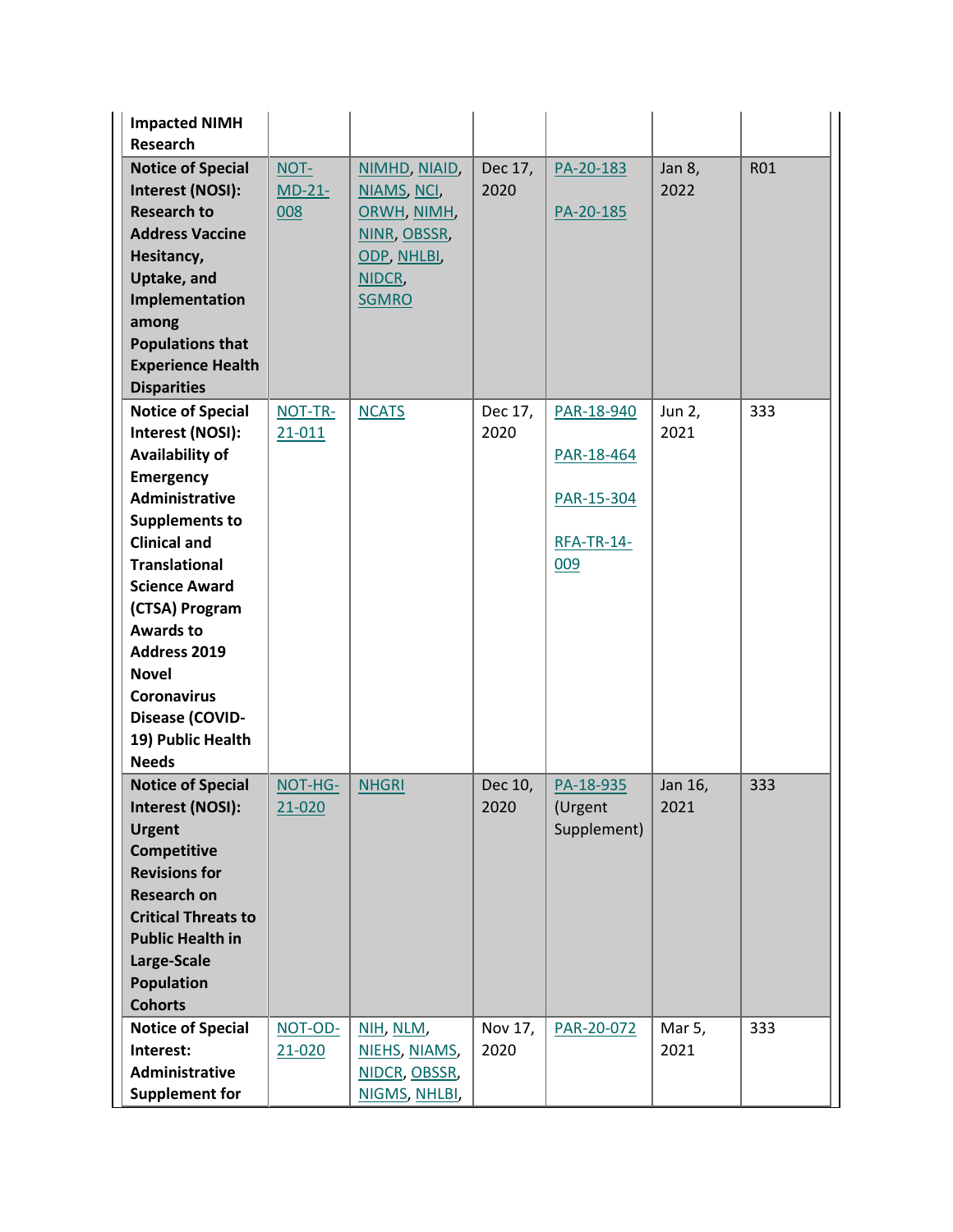| <b>Research and</b><br><b>Capacity Building</b><br><b>Efforts Related to</b><br><b>Bioethical Issues</b><br>(Admin<br><b>Supplement</b><br><b>Clinical Trial</b><br>Optional)                                     |                   | NCI, NIAAA,<br>NINR, NCATS,<br>ORWH, NHGRI,<br>FIC, NCCIH,<br>NIMH, THRO,<br>NIDA, NINDS,<br>NEI, NIMHD,<br>NIAID, NIA,<br>FDA, NIBIB,<br>NIDCD, NICHD,<br><b>NIDDK</b> |                     |                                        |                 |                  |
|-------------------------------------------------------------------------------------------------------------------------------------------------------------------------------------------------------------------|-------------------|-------------------------------------------------------------------------------------------------------------------------------------------------------------------------|---------------------|----------------------------------------|-----------------|------------------|
| <b>Emergency</b><br><b>Awards: Notice of</b><br><b>Special Interest</b><br>(NOSI) on Pan-<br><b>Coronavirus</b><br><b>Vaccine</b><br><b>Development</b><br><b>Program Projects</b>                                | NOT-AI-<br>21-002 | <b>NIAID</b>                                                                                                                                                            | Nov 10,<br>2020     | PAR-20-072                             | Jun 12,<br>2021 | PO <sub>1</sub>  |
| <b>Notice of Special</b><br>Interest (NOSI):<br><b>Effects of</b><br>smoking and<br>vaping on the risk<br>and outcome of<br>COVID-19<br>infection                                                                 | NOT-DA-<br>20-084 | <b>NIDA</b>                                                                                                                                                             | Oct 27,<br>2020     | PA-20-183<br>PA-20-200<br>PA-20-195    | Sep 8,<br>2024  | R01, R03,<br>R21 |
| <b>Notice of Special</b><br>Interest (NOSI):<br><b>Repurposing</b><br><b>Existing</b><br><b>Therapeutics to</b><br><b>Address the 2019</b><br><b>Novel</b><br><b>Coronavirus</b><br><b>Disease (COVID-</b><br>19) | NOT-TR-<br>21-006 | <b>NCATS</b>                                                                                                                                                            | Oct 23,<br>2020     | PAR-17-465<br>PAR-18-462<br>PAR-18-332 | Mar 17,<br>2021 | UH2, U34,<br>U01 |
| <b>Notice of Special</b><br>Interest (NOSI):<br>The Influence of<br><b>Host Resilience</b><br>on Heterogeneity<br>of Acute<br>Respiratory<br><b>Distress</b>                                                      | NOT-HL-<br>20-814 | <b>NHLBI</b>                                                                                                                                                            | Sept<br>15,<br>2020 | PAR-20-183<br>PAR-20-185               | July 6,<br>2024 | U01              |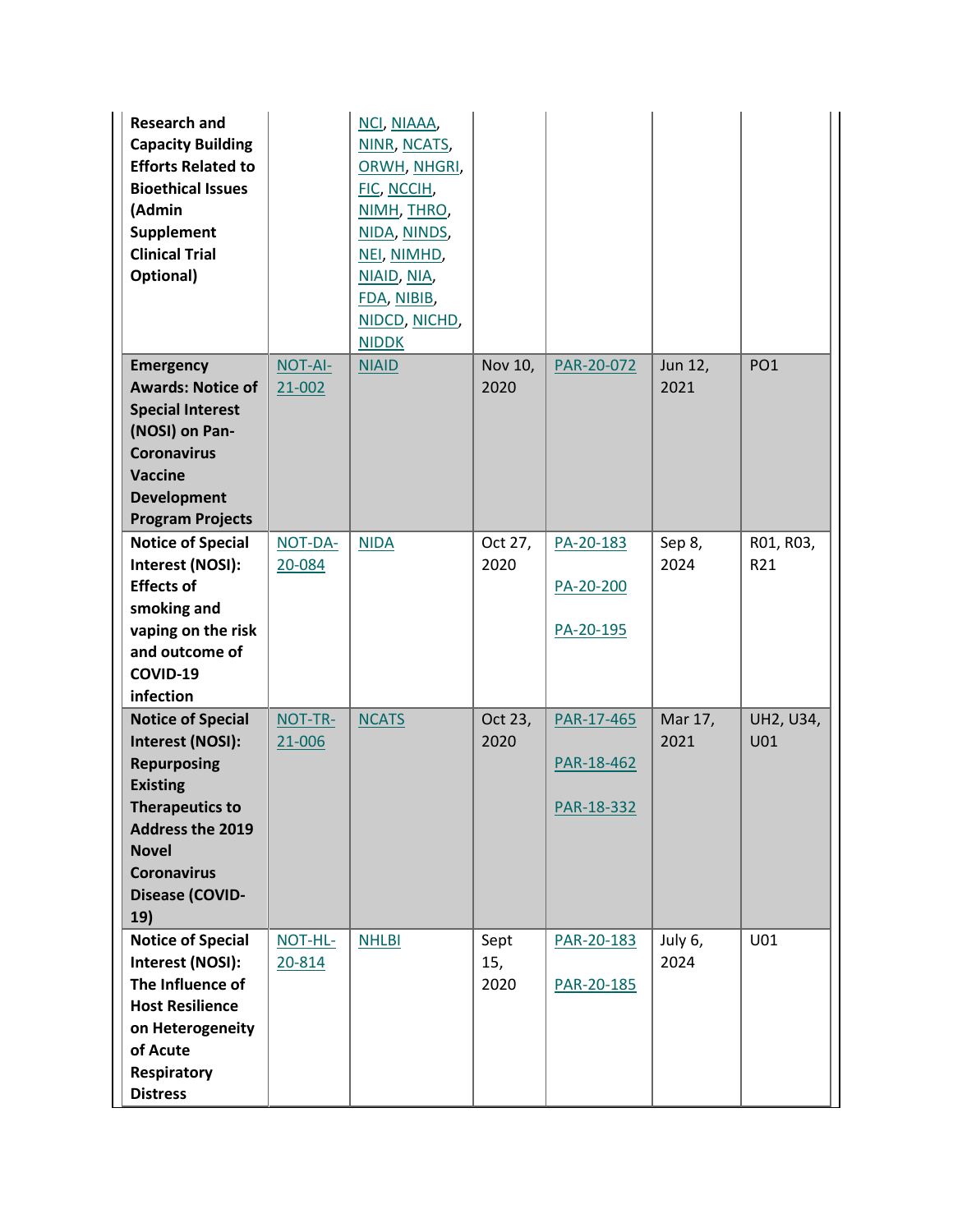| Syndrome/Acute |  |  |  |
|----------------|--|--|--|
| Lung Injury    |  |  |  |
| (ARDS/ALI)     |  |  |  |

If you are interested in applying for any of the grants, please email Michelle Parra [\(MMParra@salud.unm.edu\)](mailto:MMParra@salud.unm.edu).

For a full listing of COVID-19 through NIH, please access the following site: [https://grants.nih.gov/grants/guide/COVID-Related.cfm.](https://grants.nih.gov/grants/guide/COVID-Related.cfm)

## Menu of Services & Resources

- **Biostatistics Support**
- **Brain & Behavioral Disorders**
- **[Citing the Clinical & Translational Science Center](#page-15-0)**
- **Clinical Trials Participant Clinical Interactions**
- **Community Engagement**
- **[Community Health Network](#page-12-0)**
- **Database Mining**
- **Drug Repurposing**
- **KL2 Scholars**
- **[Intramural Funding](#page-9-0)**
- **[Laboratory Services](#page-14-0)**
- **Pilot [Funding](#page-9-0)**
- **[Trial Innovation Network](#page-13-0)**
- **[Quality & Efficiency](#page-6-0)**
- **[Regulatory Knowledge & Support](#page-11-0)**
- **Rural Health Research**
- **[Team Science & Commercialization](#page-8-0)**
- **[Training](#page-9-1)**
- **[Vulnerable Populations](#page-12-1)**

## Administration

### Tracking & Evaluation (T&E)

The Tracking and Evaluation Team is piloting a new "Common Metric" called the Median Accrual Metric. This metric is intended to look at our CTSC's ability to recruit and retain research participants. This metric will look at the entire calendar year for 2020 and will be reported in August of 2021.

### <span id="page-6-0"></span>Quality & Efficiency (Q&E)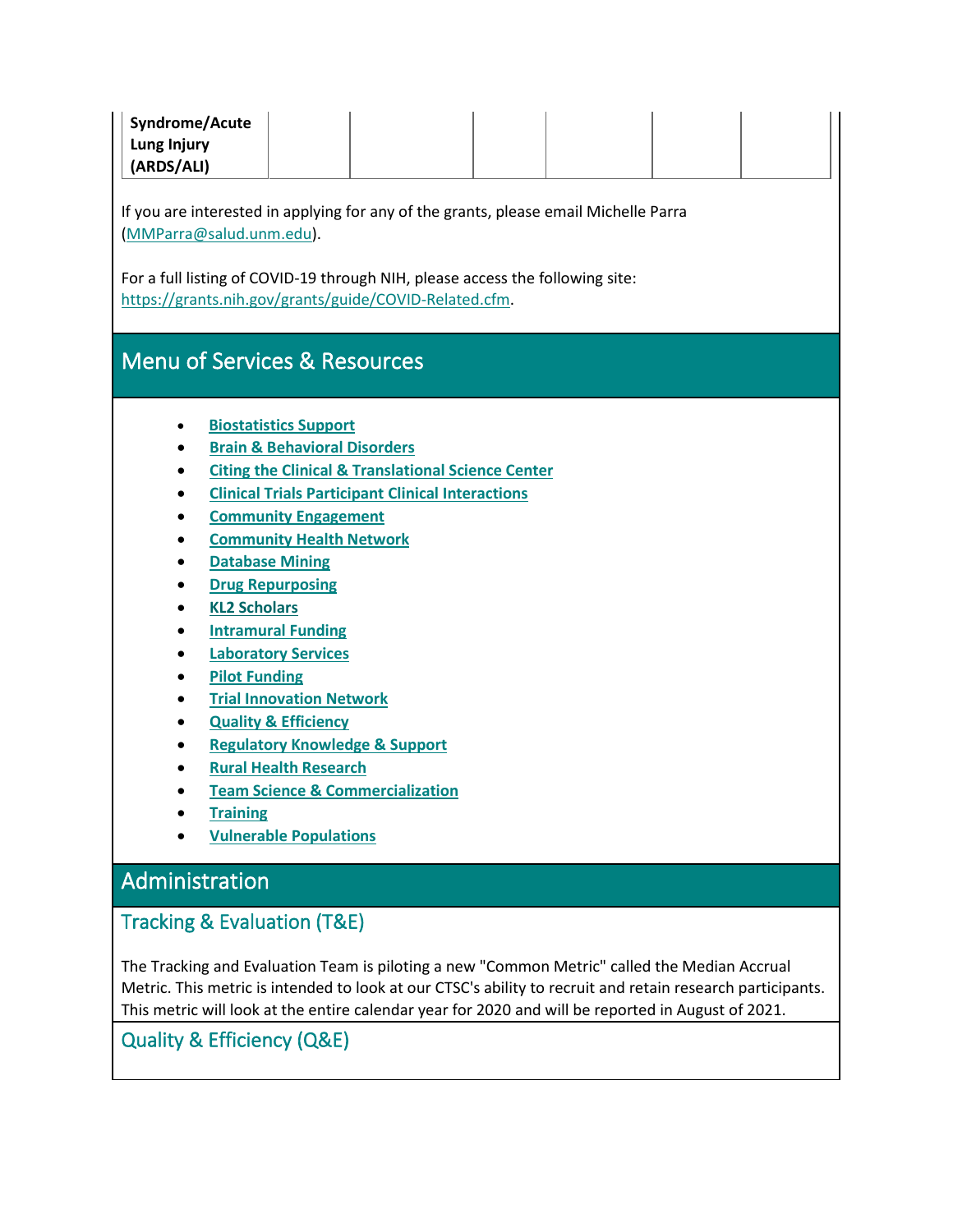The Quality and Efficiency Team continues to work on two specific process improvements initiatives. These two projects will conclude in June of 2021 and will be evaluated for how the projects impacted our CTSC.

## **Informatics**

### *REDCap and REDCap Training*

REDCap (Research Electronic Data Capture) is a secure web platform for building and managing online databases and surveys. REDCap's streamlined process for rapidly creating and designing projects offers a vast array of tools that can be tailored to virtually any data collection strategy. REDCap provides automated export procedures for seamless data downloads to Excel and common statistical packages (SPSS, SAS, Stata, R), as well as a built-in project calendar, a scheduling module, ad hoc reporting tools, and advanced features, such as branching logic, file uploading, and calculated fields.

REDCap training is available in the form of video training until further notice. The REDCap Basic Training video is now available to watch on Moodle. You will need to complete a short survey, after which a link to Moodle and instructions for accessing the Basic Training video will be emailed to you: [https://ctsctrials.health.unm.edu/redcap/surveys/?s=FA9F7DNRF7.](https://ctsctrials.health.unm.edu/redcap/surveys/?s=FA9F7DNRF7)

Contact [mvalencia-reed@salud.unm.edu](mailto:mvalencia-reed@salud.unm.edu) for information about our consulting and/or building your REDCap database.

# Community & Collaboration (C&C)

### Community Engagement & Research Core (CERC)

**We are now accepting applications for a Program Specialist. Please use this link to access the UNMjobs system for additional information and to apply: <https://unm.csod.com/ux/ats/careersite/18/home/requisition/14623?c=unm>**

The CERC team continues to support numerous studies across New Mexico during the pandemic. We are available for consultations on studies including assisting PIs with methods to move their research forward during this time of COVID-19 restrictions.

CERC provides the following services for investigators:

- Recruitment
- Consenting
- Research Coordination
- Qualitative & Quantitative Data Collection
- Project Management
- Data Management
- Research Consultation & Training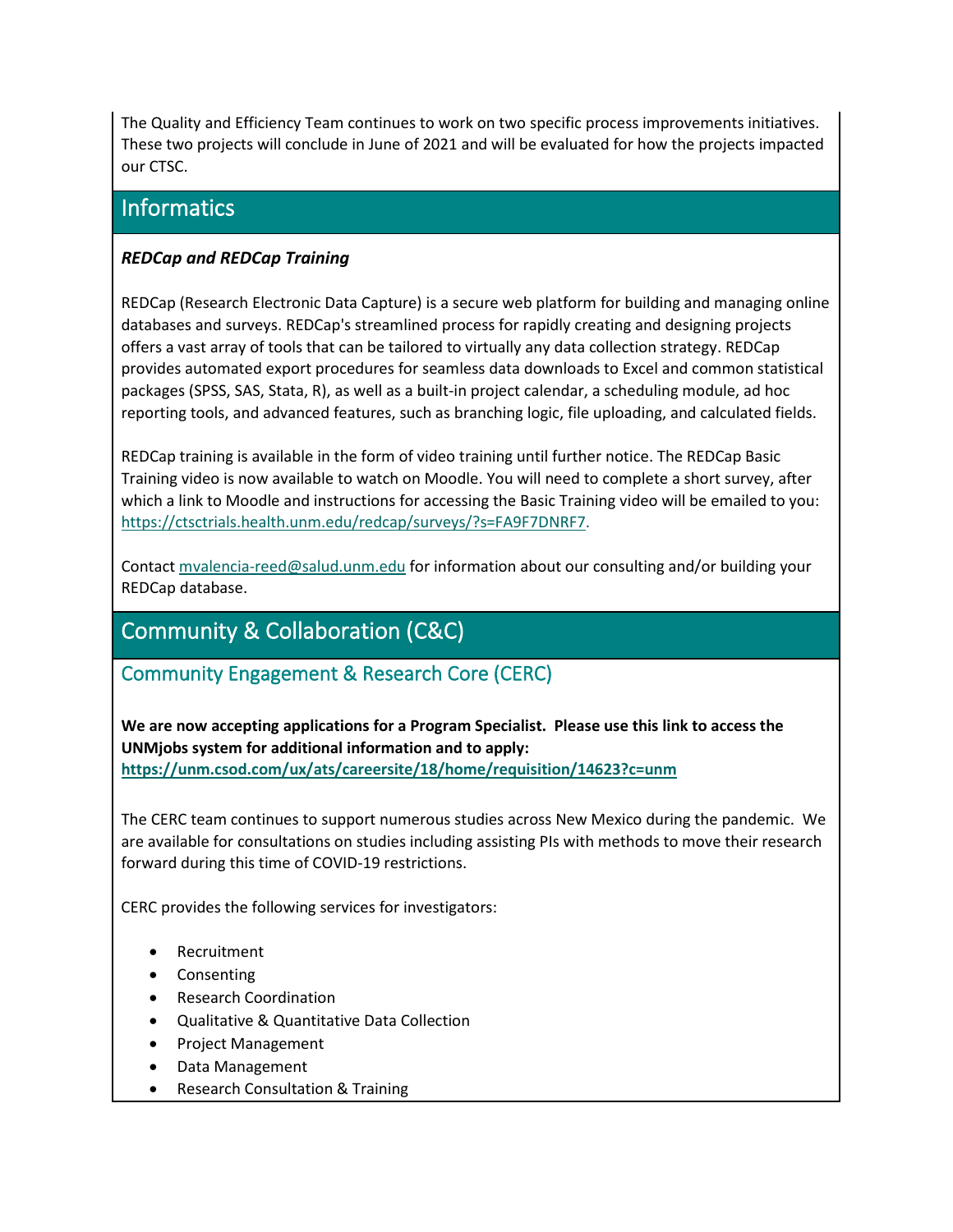- Qualitative Analysis
- NVivo Enterprise Server Licensing
- Information Dissemination
- Interpretation
- Translation Services

If you would like a consultation with the CTSC for your study, please contact the CTSC Research Concierge @ [HSC-CTSCResearchConcierge@salud.unm.edu.](mailto:HSC-CTSCResearchConcierge@salud.unm.edu)

For information on CERC services, please contact Maren Krake Dalton @ mkrakedalton@salud.unm.edu.

### *Qualitative Research Office Hours*

Once a month, our Senior Qualitative Researcher Heidi Rishel Brakey holds office hours. If you would like to learn about upcoming office hours, please complete this [quick form.](https://ctsctrials.health.unm.edu/redcap/surveys/?s=RYDC9MY9J8) At these meetings, you are welcome to bring any questions related to qualitative research. For the first 30 minutes, we will cover one of the following topics (subject to change); the second 30 minutes are open to discuss anything you'd like related to qualitative research.

- Basics of coding
- Basics of NVivo coding
- Running reports in NVivo
- Basics of interviewing
- Basics of focus group facilitation

### <span id="page-8-0"></span>Team Science & Commercialization

CTSC promotes several events a year to promote Team Science and Commercialization- including both Hackathon and BioVenture. Promoting collaboration across academic disciplines, scientists are able to bring together ideas and fill in gaps to help move research out of the lab and into the market.

These events bring together clinicians, engineers, entrepreneurs, programmers, scientists, and students to form teams that worked to develop healthcare innovations and design a pitch allowed participants to practice skills necessary to begin the process of commercialization, a vital step to ensure technologies can reach patients.

As we start to plan for the upcoming BioVenture, we ask that you take a quick survey and let us know your thoughts: [https://ctsctrials.health.unm.edu/redcap/surveys/?s=LK8R89TYDE.](https://ctsctrials.health.unm.edu/redcap/surveys/?s=LK8R89TYDE)

For additional information and to register for upcoming Synergy meetings, please visit the webpage: [https://hsc.unm.edu/research/ctsc/programs/team-science.html.](https://hsc.unm.edu/research/ctsc/programs/team-science.html)

Find out more about ASCEND Hub resources and activities on the ASCEND Hub website: [https://ascendhub.org/.](https://ascendhub.org/)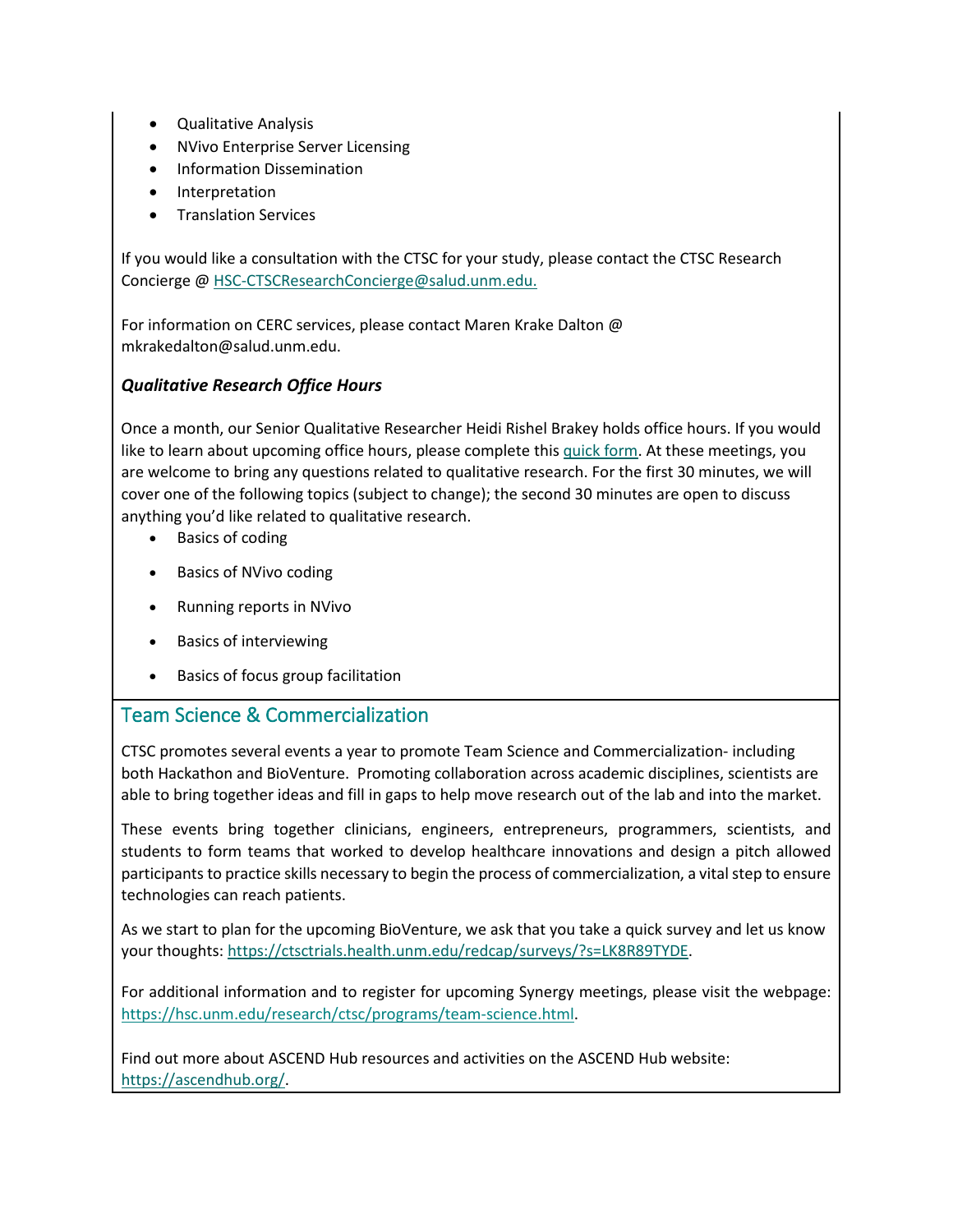# Translational Endeavors (TE)

### <span id="page-9-1"></span>Translational Workforce Development (TWD)

We're excited to announce the new TWD [course catalog](https://hsc.unm.edu/research/ctsc/training/training-summaries/) for 2021. The redesigned course catalog is aligned to the [CTSA competency domains](https://diamondportal.org/competency-domains/) developed by the CTSA institutional DIAMOND portal, a collaborative discovery learning space for clinical research professionals. These competency domains provide researchers with a framework to ensure they have the skills necessary to succeed in their pursuits. The new catalog includes the same face-to-face Zoom sessions as prior, plus a wide range of new online modules, videos, and documents which can help all researchers expand their knowledge. You can continue to view our full calendar of courses on the [UNM Events calendar.](https://unmevents.unm.edu/site/hsc?category=e80bcc4a-124b-494d-8945-054a0092ef35&view=grid.)

If you have a request for a resource to be included on the TWD course catalog, or would like to inquire about a custom course, contact Regis Lacher, TWD Training and Development Specialist, at [rlacher@salud.unm.edu.](mailto:rlacher@salud.unm.edu)

For information regarding TWD, please visit our webpage: [https://hsc.unm.edu/research/ctsc/training/index.html.](https://hsc.unm.edu/research/ctsc/training/index.html)

### <span id="page-9-0"></span>Pilot Awards

The UNM CTSC provides a variety of Pilot Award Programs that distribute intramural funding for clinical and translational research at the Health Sciences Center, including two rounds of funding for our standard RFAs annually.

| <b>Funding</b><br><b>Opportunity</b> | <b>RFA Release</b> | <b>Due Date</b>       | <b>Funding Period</b> | <b>Amount</b> |
|--------------------------------------|--------------------|-----------------------|-----------------------|---------------|
| <b>CTR-IN Multi</b>                  | Nov. 13, 2020      | <b>IRB Submission</b> | June 1, 2021-         | \$25,000      |
| <b>Site Pilot Project</b>            |                    | Deadline: 1/29/21     | May 31, 2022          |               |
|                                      |                    | Application           | Announcement:         |               |
|                                      |                    | Deadline: 3/26/21     | May 21, 2021          |               |
|                                      |                    | <b>IRB Approval</b>   |                       |               |
|                                      |                    | Deadline for NIH      |                       |               |
|                                      |                    | Review: 3/26/21       |                       |               |

If you have any questions regarding CTR-IN Multi Site Pilot Awards, please contact Liz Torrez @ [METorrez@salud.unm.edu.](mailto:METorrez@salud.unm.edu)

If you have any questions regarding Pilot Awards, please contact Maren Krake Dalton @ [mkrakedalton@salud.unm.edu.](mailto:mkrakedalton@salud.unm.edu)

The CTSC also maintains a calendar of funding opportunities for Pilot Awards. To access the Funding Calendar, please use this link: [https://hsc.unm.edu/research/ctsc/pilot-funding/funding](https://hsc.unm.edu/research/ctsc/pilot-funding/funding-calendars/index.html)[calendars/index.html.](https://hsc.unm.edu/research/ctsc/pilot-funding/funding-calendars/index.html)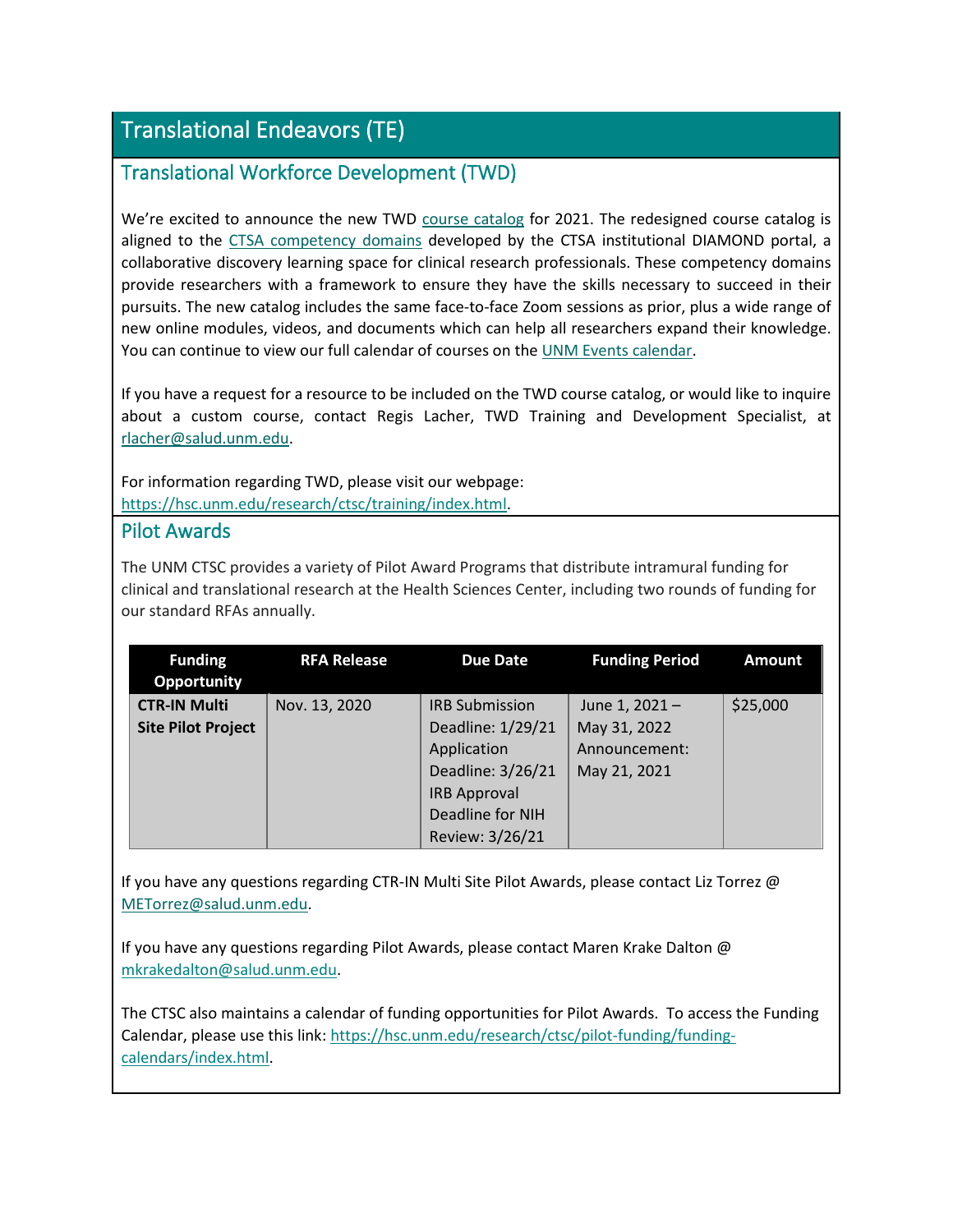Please visit our web site at [https://hsc.unm.edu/research/ctsc/pilot-funding/index.htmlf](https://hsc.unm.edu/research/ctsc/pilot-funding/index.html)or additional information.

## Mentored Career Development Program (KL2)

The KL2 program equips a cohort of independent faculty with the training and support needed to conduct exceptional clinical and translational research. KL2 Scholars receive training and mentorship in multi-disciplinary, team-based, and patient-oriented clinical and translational research. KL2 Scholars become leaders and innovators in their respective professional fields and departments.



# Research Methods (RM)

## Biostatistics, Epidemiology, and Research Design (BERD)

### *Biostatistics Consultation Services Available at CTSC*

The Biostatistics, Epidemiology, and Research Design (BERD) Core provides consultation and services, novel tools and methods intended to solve problems, and address barriers to the conduct of clinical and translational research. Services are open to all Health Sciences investigators (staff, students, and faculty) to understand the methodological aspects of their research for planning their projects, including power analysis, sample size, and research design for intermural and extramural grant submissions.

If you have a current pilot study that requires biostatical support, please schedule appointments as soon as possible.

Are you interested in applying for a pilot study? It is strongly recommended that you make an appointment with one our biostatisticians prior to your submission. Our expert biostatisticians can help in the initial stages of project development.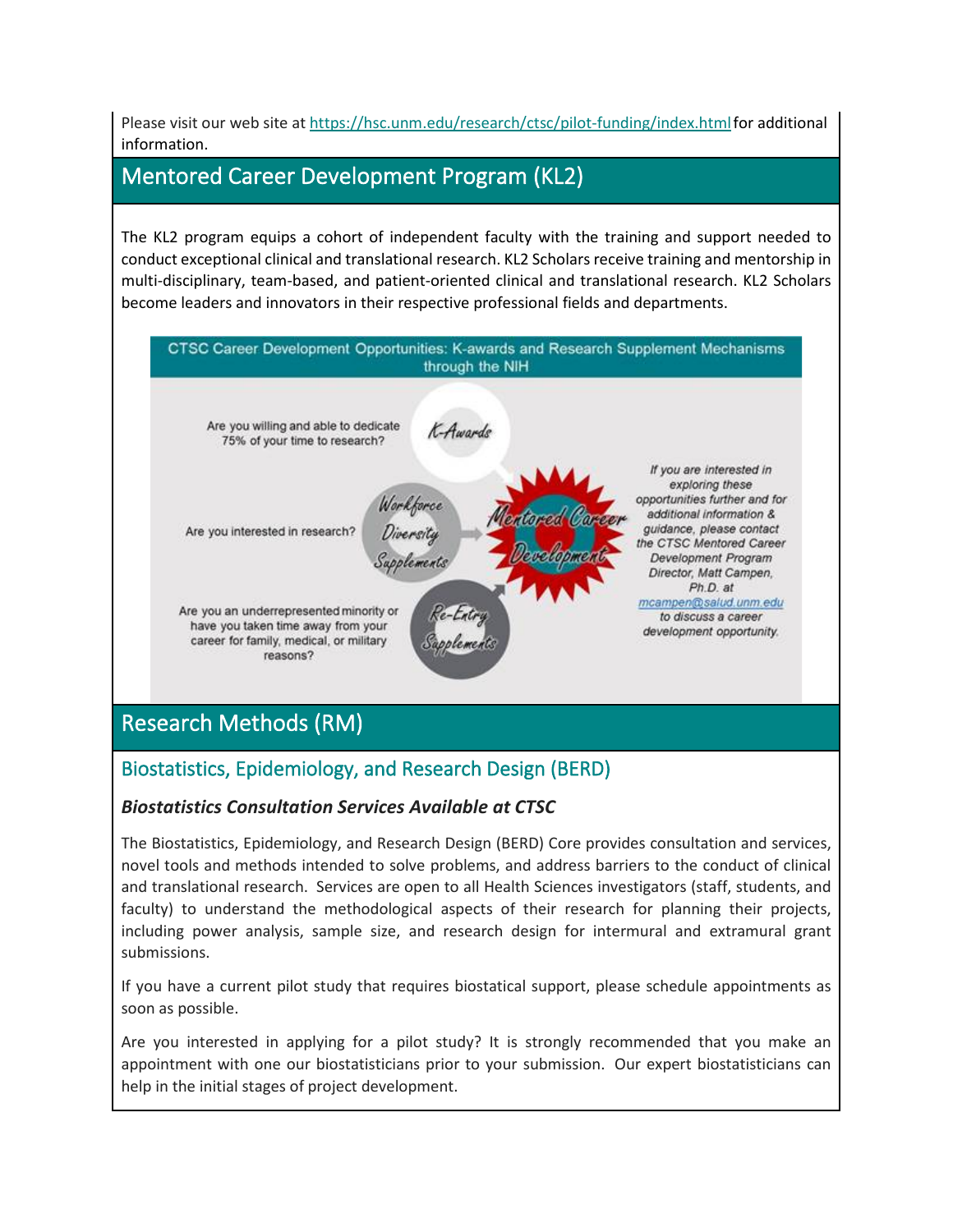Appointments are available; but do fill up quickly. To schedule an appointment, please contact [HSC-CTSCbiostats@salud.unm.edu.](mailto:HSC-CTSCbiostats@salud.unm.edu) Services are offered Monday through Friday.

Please visit our web site: [http://hsc.unm.edu/research/ctsc/biostatistics/index.html.](http://hsc.unm.edu/research/ctsc/biostatistics/index.html)

### <span id="page-11-0"></span>Regulatory Knowledge & Support (RKS)

#### **IRB Post Approval Monitoring (PAM) & Audits**

The UNMHSC Human Research Protections Office is committed to ensuring that all approved research is conducted in accordance with the IRB approved protocol, federal and state regulations, UNM's institutional policies, and the ethical principles outlined in the Belmont Report. The primary goal of the compliance monitoring is to provide the most current information to investigators through education, training, and monitoring. Upon selection for a PAM, the Principal Investigator will be notified in writing two weeks in advance.

The reason(s) for on-site review may include:

- random selections as part of a regular PAM cycle
- when IRB have cause that a non-compliance has occurred,
- when there is unanticipated problems involving risk to subjects or others
- subject or whistleblower complaints
- requests by an investigator to review their human subject processes

The CTSC Regulatory Knowledge Support (RKS) can provide investigators assistance in preparing for their Post Approval Monitoring visit.

Please contact the CTSC Research Concierge @ [HSC-CTSCResearchConcierge@salud.unm.edu](mailto:HSC-CTSCResearchConcierge@salud.unm.edu) for knowledge, assistance and updates regarding any regulatory requirements.

#### <http://hsc.unm.edu/research/ctsc/regulatory-knowledge-and-support/index.html>

# Hub Research Capacity (HRC)

### Integrating Special Populations (ISP)

The Health Experiences Research Network, launched in 2014, is a partnership between researchers at University of Wisconsin-Madison, Johns Hopkins University, Oregon Health & Science University, Yale University, University of New Mexico, University of Utah-Salt Lake City, and the Veterans Administration. We're using our combined talents as researchers, innovators, and health care professionals, and our experiences as patients, parents, caregivers, and advocates to bring you real information on the experience of health and illness from a wide range of patients. HERN is committed to implementing the Database of Individual Patient Experiences (DIPEx) methodology in the United States so that each qualitative research study is conducted with rigor and its corresponding publicfacing web-based "module" is interpretive, deeply descriptive, and holistic. The systemic qualitative research methods develop the modules: 1. Represent diverse perspective, respect expertise that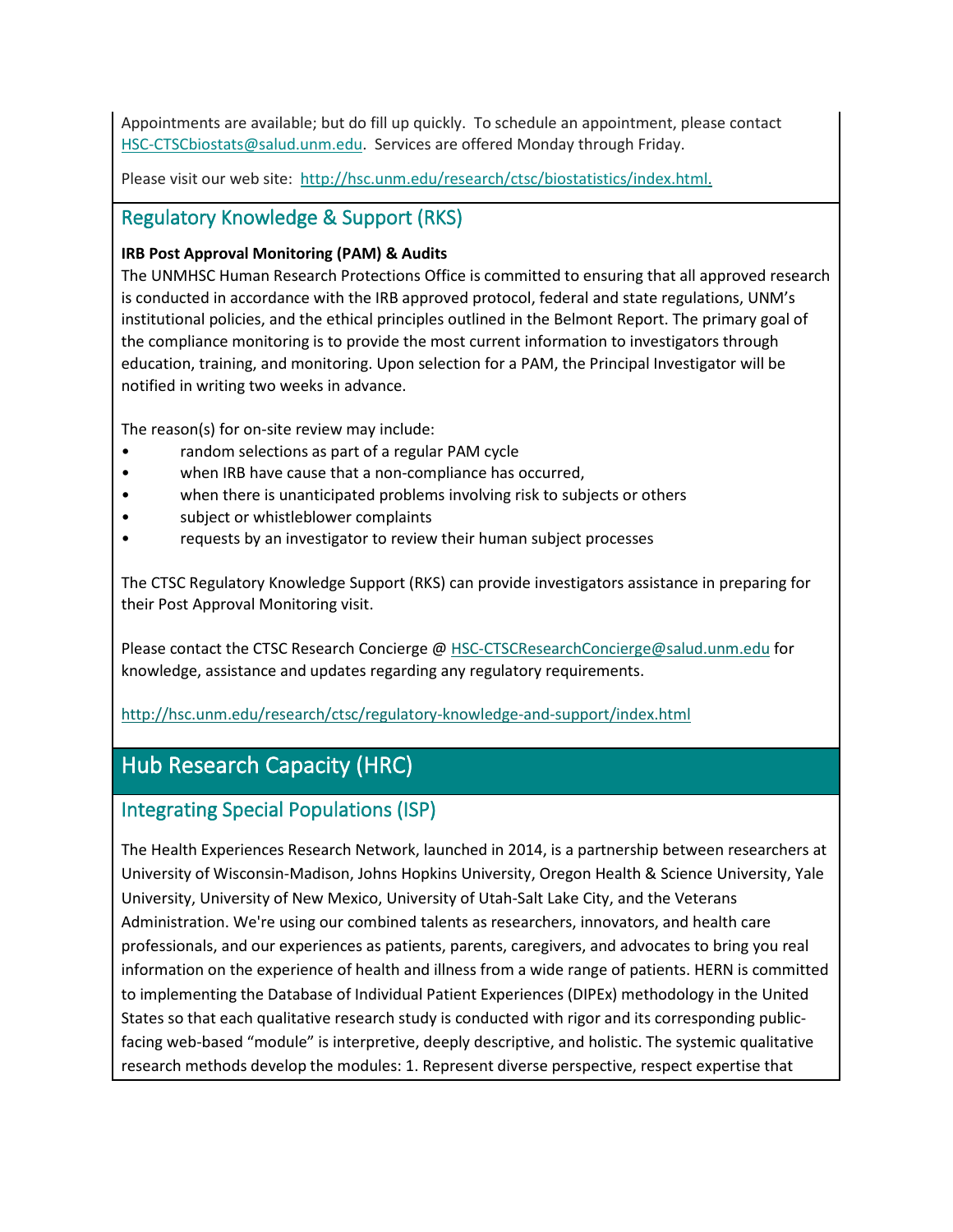comes with "Lived" experiences, deeply engage participants, learn from advisors, analyze with rigor, and organize and present participant stories and lastly disseminate widely.

Once we have our established themes, they are presented as web-based modules at [www.healthexperiencesusa.org.](http://www.healthexperiencesusa.org/) What we learned is organized by categories and topics that help visitors to the website discover what is relevant to them. We take special care to retain the voices of those we interviewed, and include relevant clinical and background information. (source: [www.healthexperiencesusa.org\)](http://www.healthexperiencesusa.org/)

The UNM CTSC ISP team will be hosting a national web based training for researchers and staff interested in learning about using this methodology on **May 12-14, 2021**. To learn more, please contact Heidi Rishel-Brakey at [hrishelbrakey@salud.unm.edu.](mailto:hrishelbrakey@salud.unm.edu)

### <span id="page-12-1"></span>Participant Clinical Interactions (PCI)

The PCI team is providing support to the University of California, San Diego's research study, entitled, A Randomized, Double-blind, Placebo-Controlled Trial to Evaluate the Efficacy of Ramipril to Prevent ICU Admission, Mechanical Ventilation or Death in Persons with COVID-19. Dr. Joao Teixeira is the local Principal Investigator for this study.

This study hypothesizes that Ramipril will "perform better than placebo in reducing the composite of all-cause mortality, need for ICU admission or invasive mechanical ventilator support among hospitalized patients with COVID-19." While this study is important in the investigation of COVID therapeutics, the study has an added design feature, which is mindful of preventing the spread of COVD.

In order to reduce the risk of transmission of SARS- CoV2, the study design allows for online consenting and virtual study visits. Online consenting will be performed by utilizing a Part 11 compliant REDCap project. The PCI core of CTSC relied on our Information Technologies department to design and implement the online consent in REDCap for this study. This collaboration demonstrates the wealth of talent and strengths that the CTSC is able to provide to our investigators.

For more information about the CTSC PCI unit, please email George Garcia at [gemgarcia@salud.unm.edu.](mailto:gemgarcia@salud.unm.edu)

### <span id="page-12-0"></span>Community Health Network (CHN)

The Community Health Network (CHN) continues to make connections with our neighboring communities in rural New Mexico. Cynthia Killough, the program manager, has been attending as many virtual community health council meetings around the state as possible. These meetings provide a wealth of information about health disparities and concerns that are important to rural communities. The meetings also provide a way for Cynthia to introduce health research at UNM and help break down stigma associated with research in general.

For the past couple months, Cynthia has been helping to promote Dr. Carla Wilhite's (pictured) COVID-19 Study. The timeliness of this study, and its importance, cannot be stressed enough. The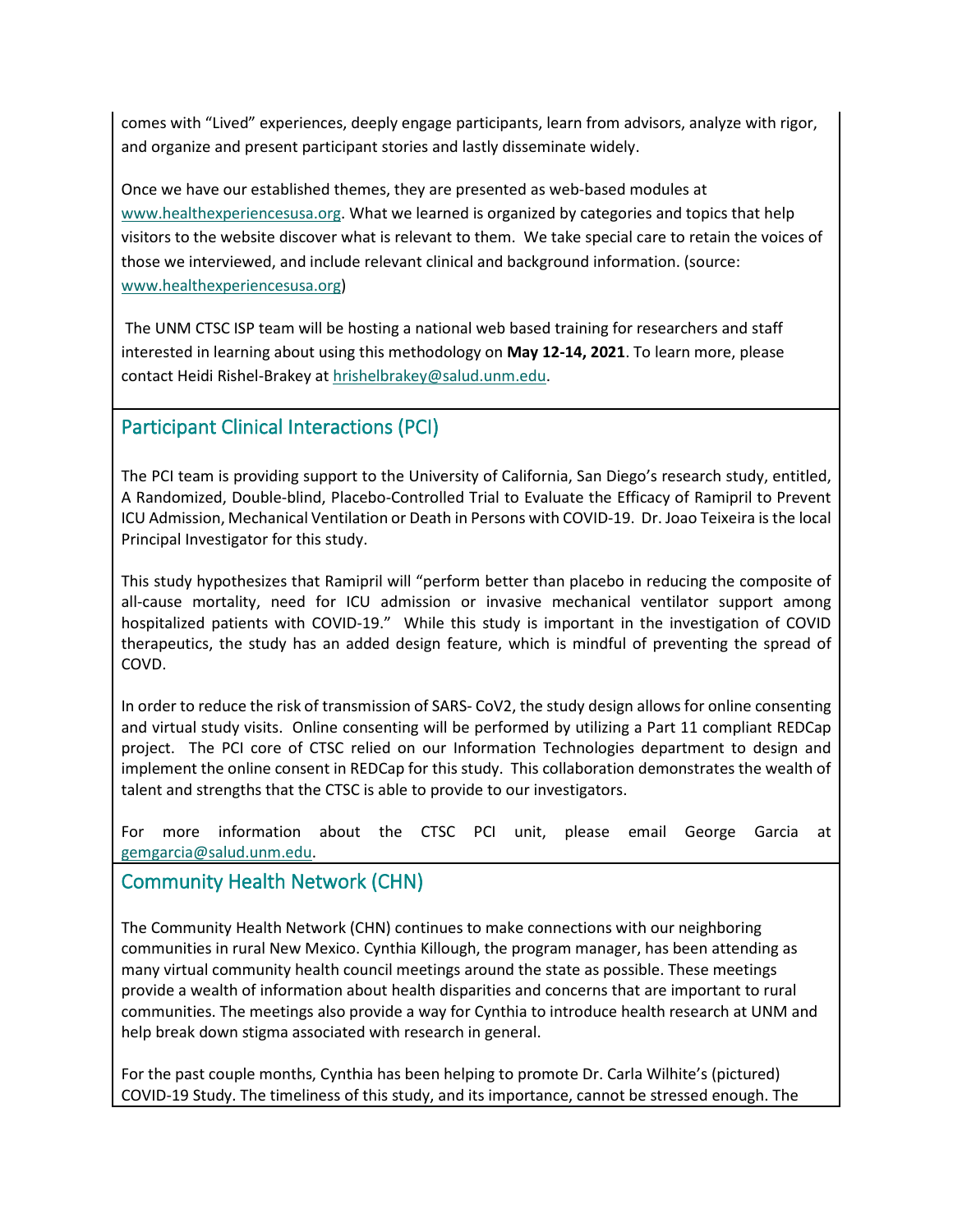

study asks New Mexicans, ages 18 years and older, to reflect on their experiences before and during the current pandemic. Through the use of a mixed-methods study model, New Mexicans can share their stories of how their work, health, & social lives are affected by COVID-19. While the pandemic has no doubt brought out challenges and barriers, we are also hoping to find stories of strength and resiliency form communities around New Mexico. This study has also allowed communities to talk about the importance of health research and be active participants, which Cynthia has been happy to be a part of and witness. Dr. Wilhite has already been invited to come back to these communities to share the findings of the study (in aggregate) and she has also proposed to work with communities, even suggesting communities take the lead with her support, on future grants if

they so wish to pursue these endeavors. To this end, there is a silver lining to the uncertainty the past year has brought, which is the platform COVID-19 has created to approach research from many different aspects to help New Mexicans in their pursuit of health.

If you would like to learn more about the CHN and how we engage diverse populations in research at CTSC, or if you know of a Principal Investigator who might benefit from partnering with the CHN, please feel free to contact Ms. Killough via email[: ckillo@salud.unm.edu.](mailto:ckillo@salud.unm.edu)

## Network Capacity (NC)

### <span id="page-13-0"></span>Trial Innovation Network (TIN)

The Trial Innovation Network is a collaborative initiative within the CTSA Program and is composed of three key partners: the CTSA Program Hubs, the Trial Innovation Centers (TICs), and the Recruitment Innovation Center (RIC).

The vision for the Trial Innovation Network is to innovatively address critical roadblocks in clinical research and accelerate the translation of novel interventions into life-saving therapies.

The Trial Innovation Network is a collaborative national network with a focus in three main areas: operational innovation, operational excellence and collaboration. The Trial Innovation Network will leverage the expertise and resources of the CTSA Program. The Trial Innovation Network will feature a single IRB system, master contracting agreements, quality by design approaches, and a focus on evidence-based strategies to recruitment and patient engagement.

The goal of the Trial Innovation Network is to not only execute trials better, faster, and more costefficiently but, importantly, to be a national laboratory to study, understand and innovate the process of conducting clinical trials.

The University of New Mexico CTSC has been a part of the Trial Innovation Network and as a result has been a participating site in several studies that impact a variety of disease states. This import work has helped connect physicians at the University of New Mexico with the clinical trials specific to their specialty. This effort has encouraged new investigators to become engaged in clinical research.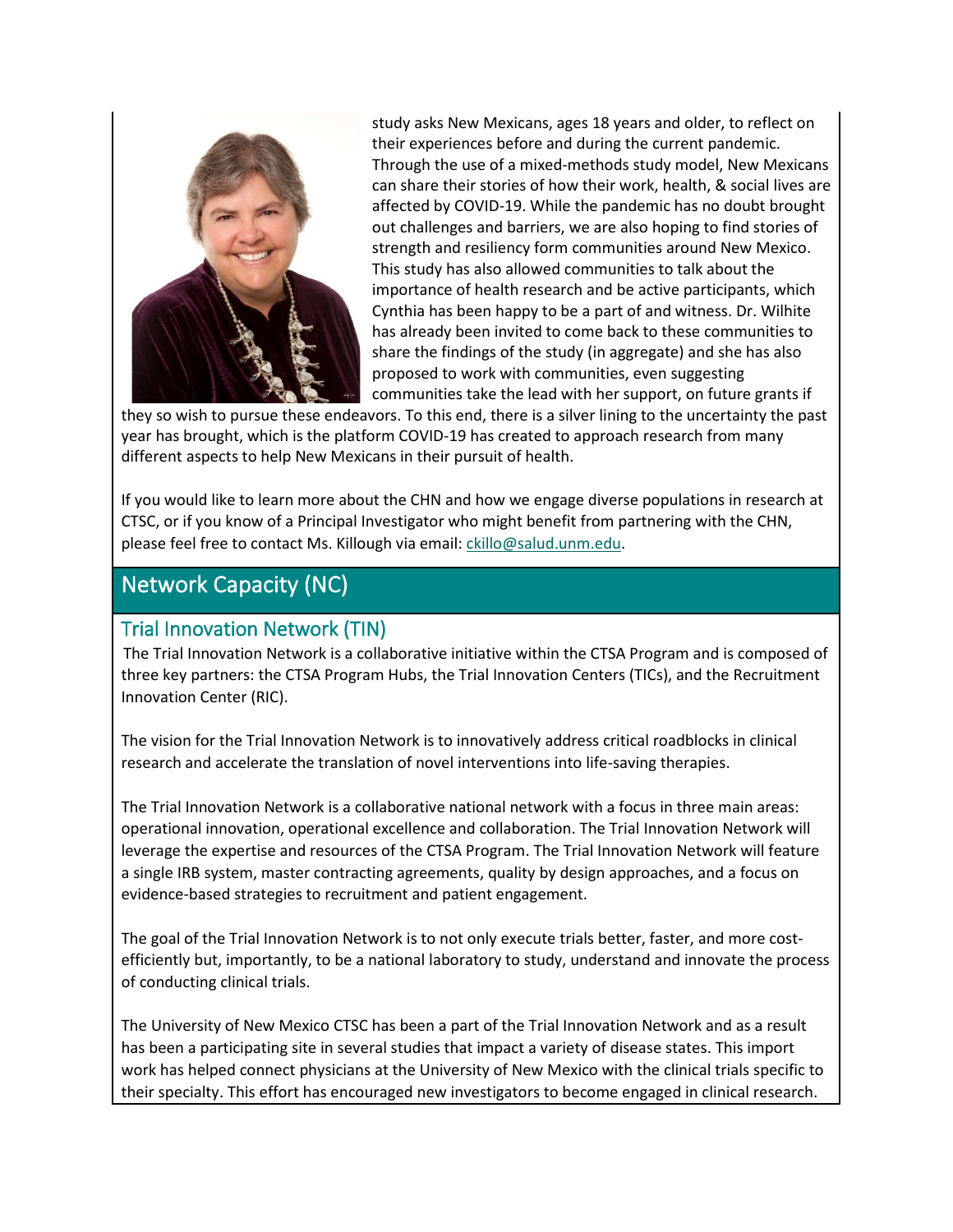This collaboration is part of the larger mission to move innovated research from the bench, to the bedside, and ultimately out into the communities in which we live.

For more information on the Trial Innovation Network, please contact George Garcia at [gemgarcia@salud.unm.edu.](mailto:gemgarcia@salud.unm.edu)

# Drug Discovery & Repurposing Core (DDRC)

### *The DDRC is a Resource for Rapidly Translating Existing Drugs into New Clinical Trials*

Do you have ideas about ways to repurpose existing FDA-approved drugs? The CTSC is here to help. Dr. Hakim Djaballah, Module Lead for the Clinical & Translational Science Center Drug Discovery and Repurposing Core (DDRC) collaborates with UNM investigators other CTSCs to improve health outcomes by providing unique resources for rapidly translating existing drugs for use in new clinical trials. DDRC provides access to and operation of state-of-the-art technology in drug rescue, repurposing, and repositioning through innovative tools that support investigators and start-up companies. Additionally, DDRC provides support and guidance in translating pilot projects from preclinical proof-of-principle to clinical proof-of-concept as well as helps to develop first-in-human clinical trials.

For additional information or to become a DDRC member, please visit the DDRC (formerly DR3N) webpage- <https://hsc.unm.edu/research/ctsc/dr3n/index.html>

# Opioid-Use Populations with Integration, Outreach, Informatics, and Drug Discovery (OPIOIDD)

Please stay tuned for upcoming announcements about the work of Kimberly Page PhD, MPH, and her team, in conjunction with New Mexico communities and the CTSC cores.

The new NCATS study "Collaborative care teams for hospitalized patients with opioid use disorders: Translating evidence into practice" will be supported at UNM by Kimberly Page [\(pagek@salud.unm.edu\)](mailto:pagek@salud.unm.edu), other faculty, and Dr. Page's team.

If you would like more information on this vital effort, please contact Dr. Page at [pagek@salud.unm.edu.](mailto:pagek@salud.unm.edu)

# <span id="page-14-0"></span>Clinical Laboratory (T-Laboratory)

The CTSC Translational Laboratory (T-Laboratory) is comprised of 6,000 square feet of wet-lab space, located in the newly renovated CTSC Building. The T-Laboratory offers state-of-the-art equipment and technical assistance with laboratory techniques for UNM HS investigators. The experienced staff of the